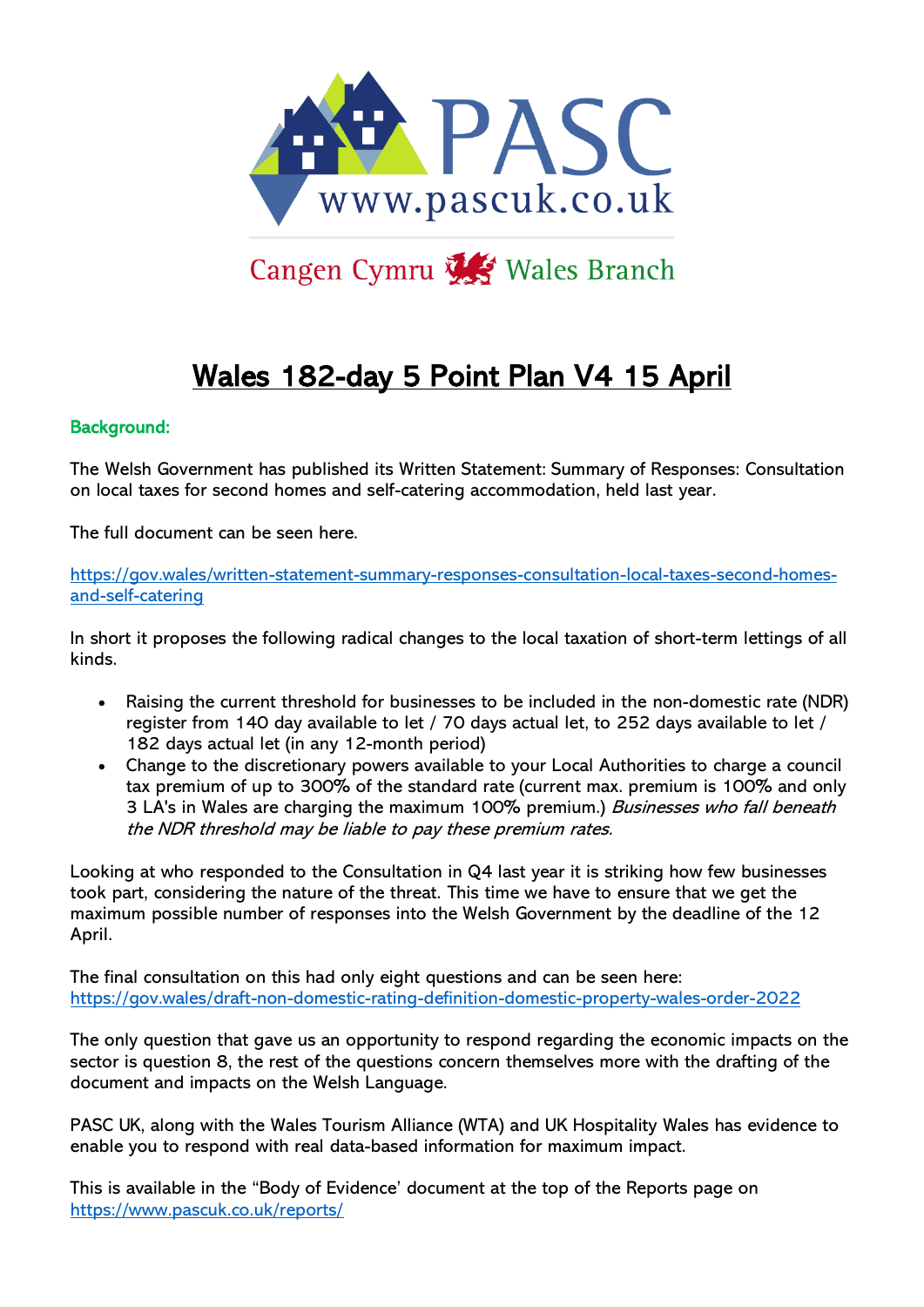We would urge you to circulate this report as widely as you can.

## Step One

This step has been completed, with over 1500 owners filling in various Surveys to gather evidence.

Here are the summary responses to the PASC UK/WTA/UKH survey.

#### The full report can be seen here: <https://bit.ly/3KgRx6z>

With little time from the announcement of the Welsh Governments intention to increase the threshold from 70 days to 182 days on the  $2^{nd \space of}$  March and closing of the Consultation on this on the 12 April, the first thing that we did was to commission a survey to assess the impact of this proposal.

This survey ran for ten days and generated 1212 responses. This is the largest self-catering sector only survey in Wales. Only 16% of respondents believe that they will be able to carry on.

### This is lowest confidence indicator we have seen, even at the peak of the pandemic.

The key findings from this report were that a much smaller proportion of the sector achieves the 50% occupancy, or 182-day rate proposed than published by official figures.

#### Key data points emerging from this survey of which there were 1212 respondents:

- 40% said properties were in high demand areas, 60% in medium or low demand areas
- 31% of owners generated over 50% of their income from short term lettings
- 85% of properties are on the Non-Domestic Rating list
- 32% have specific Planning Permissions to ONLY operate as short term lets
- 10% have a limit on how many days they can let in a given year
- 34% said that they were currently able to make the 182-day threshold
- 43% never use the properties personally
- 40% said that they closed for 3 weeks a year for maintenance
- 26% spend more than £10k annually in their economy, with a further 22% spending £7.5k
- 50% of all respondents felt that the 105-day threshold was the best solution, 13.5% want it to stay at 70 days and only 7.5% supported 182 days or more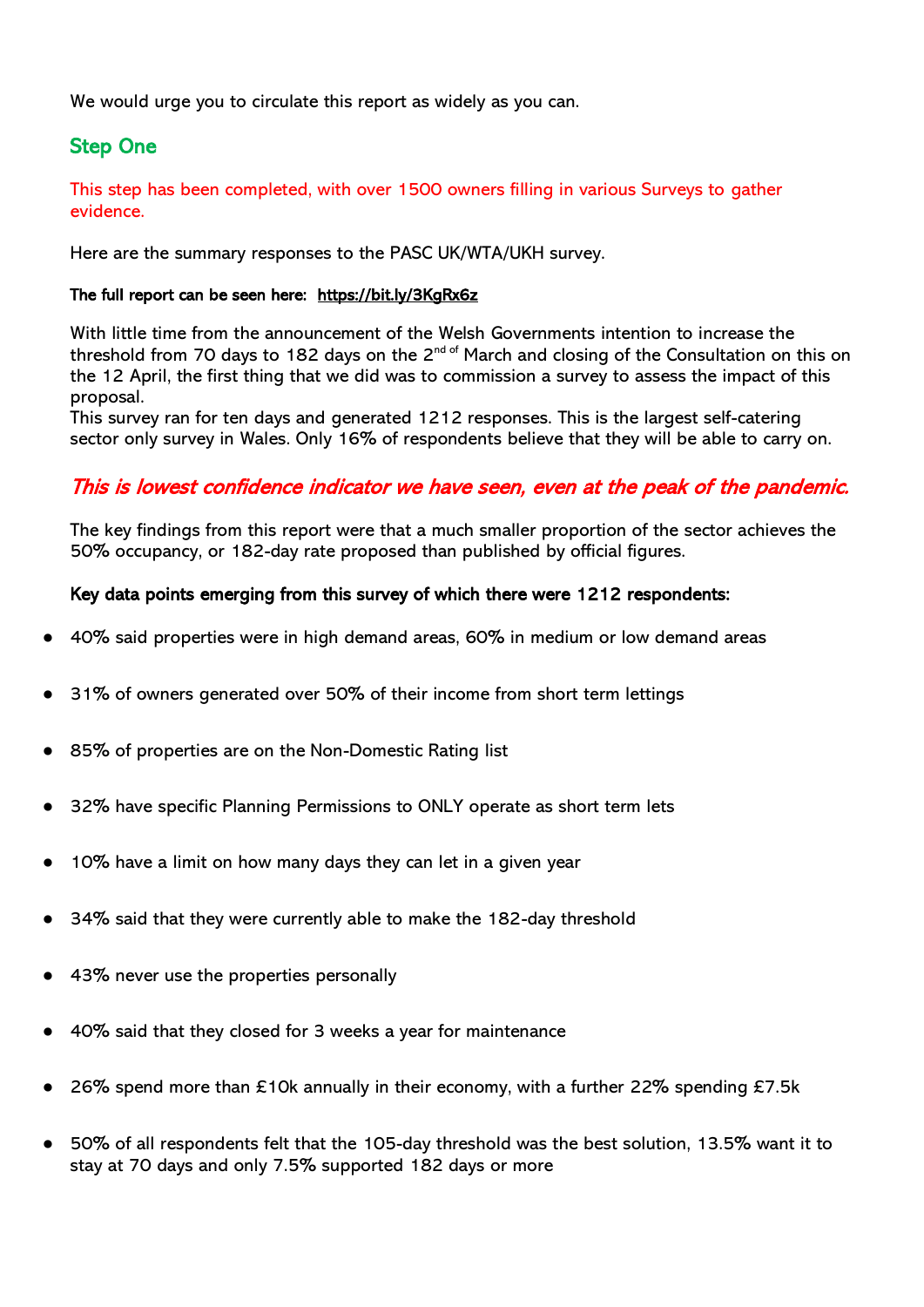63% are seriously considering their future in this sector and only 16% showing any confidence moving forwards.

If the current proposals from the Welsh Government come into effect, (182 days let to go onto Business Rates or pay a possible 300% premium on Council Tax) what impact will it have?We will need to: (Please answer only one) Answered: 1.029 Skipped: 183



## Step Two

Follow PASC UK at @pascukltd On Facebook and @PascUK on Twitter as well as The Wales Tourism Alliance on Twitter @WTA\_Tweets

## Step Three

PASC UK committed to prepare Guidance Notes on how to respond to the Consultation. This was completed and over 1800 copies have been downloaded.

We have also completed the 'Body of Evidence' against the 182-Day threshold, in collaboration with WTA (Wales Tourism Alliance) and UK Hospitality Wales.

This has been submitted to the Welsh Government and widely distributed. This is available in the "Body of Evidence' document at the top of the Reports page on <https://www.pascuk.co.uk/reports/>

## Step Four

Tell your MP/Minister and Local councillors what impact this will have on your business, income, family and community.

1/ You can easily find your MP's contact details at the Senedd through clicking on this link: <https://senedd.wales/find-a-member-of-the-senedd/>

There is no reason why you cannot write to them now expressing your opinion on the proposed thresholds, and then write again, nearer the deadline of the 12 April stating the likely impact on the wider visitor economy and your business when we provide the Guidance Notes. Owners and concerned businesses need to fill the MP's inboxes.

2/ Do the same to Welsh Government Ministers, they can be found by clicking on this link: <https://gov.wales/contacting-welsh-government-ministers>

3/ We recommend that you also contact your Local Councillors too. They can be found by clicking on these links:

- [Powys](https://l.facebook.com/l.php?u=https%3A%2F%2Fr20.rs6.net%2Ftn.jsp%3Ff%3D001qUFS_VkHco5jCJmVVygOAvK6gZSZFe7cyiQjli5quxjDpulVkr33jA46CrQ6kRvPk4rDt-SSr_8TLfbE-56X-zMw6y684KRecphPaYXupI0ys9gU9K9vzSoyEtSXdpxC3JTdJvN51ojK5ICfqIZQteH4cOcJkre5BEAJ7cWg--8%253D%26c%3DOgSJQFiLKsL7Oe3XJ4ufaj73IYV-E9OtHVbjE5oOQL2aGBC06id_hw%253D%253D%26ch%3DKWM7fLEGnWsVJq6WL1NN07T72X3PMuycTfIxiI5YbgEKI-Q0FUGT0Q%253D%253D%26fbclid%3DIwAR0dEobSdaaVpQBM6DRpjKWldLRx1lSKZcQKQZmbMpZuLM3k-xQYxQirnyY&h=AT2zR5HvlbmCG70R7GMM8Nb8xIo6CiQm4__Z6_XjweRst96Td8ubL_rpyCyU1Hfvg8p6cQQj83qCoB7V9SySfxLUBIkj6uxamf7mFBNs0e9fE3s-LBu2lguWv32dgwokW83T2Cf1LQ&__tn__=-UK-R&c%5B0%5D=AT33uWKcWew8-L620Cg_t7OkD-EHiDy7sfCcd92BuSupXZzNvbWlHA0CaOEKcD7hQAiogFAwkZRYlno1qlIUg9KYCSUqb-D7Wdbsdy10T3dfn9UL2_1O2dh7W0HpYn_w032fCvDV1DhExVpJ30QZ1LJC1YLNspQYb0EwsDxTpSuwSZ4E8KsuxGCUpVhI8jafapvDxT8JEkeUtKW3Ee85yXKs)
- **[Ceredigion](https://l.facebook.com/l.php?u=https%3A%2F%2Fr20.rs6.net%2Ftn.jsp%3Ff%3D001qUFS_VkHco5jCJmVVygOAvK6gZSZFe7cyiQjli5quxjDpulVkr33jA46CrQ6kRvPw0qwkSNQMD0w4YB2XHvUrLgzP9cYDcHAdSmeYGnriMFSv_haASpvjagWtn4bE9LjorJ_td2X-47IQa1EdlJ9I7W2sV10F-fPzCR9aQhbVnWw9-wgujnjYq_rSX1_yecK%26c%3DOgSJQFiLKsL7Oe3XJ4ufaj73IYV-E9OtHVbjE5oOQL2aGBC06id_hw%253D%253D%26ch%3DKWM7fLEGnWsVJq6WL1NN07T72X3PMuycTfIxiI5YbgEKI-Q0FUGT0Q%253D%253D%26fbclid%3DIwAR2S9m_EW0gho77dIozCxvYrbVLn1DAYLrKzI9MvK_CBbetmL68bduBL794&h=AT2W6Tp7xUwbvtjduNOiN3ONQsWPXcuOCpRV9FqxEgPlx_nD4QM3NgLWEg-TII_tyDlU5zoBfrOv6gu9hCd_HiyZoHpO89YK0tC2_r1eC3KAOSwTgupmUv2DQKh0_8EU7ca8arrEBg&__tn__=-UK-R&c%5B0%5D=AT33uWKcWew8-L620Cg_t7OkD-EHiDy7sfCcd92BuSupXZzNvbWlHA0CaOEKcD7hQAiogFAwkZRYlno1qlIUg9KYCSUqb-D7Wdbsdy10T3dfn9UL2_1O2dh7W0HpYn_w032fCvDV1DhExVpJ30QZ1LJC1YLNspQYb0EwsDxTpSuwSZ4E8KsuxGCUpVhI8jafapvDxT8JEkeUtKW3Ee85yXKs)**
- **[Gwynedd](https://l.facebook.com/l.php?u=https%3A%2F%2Fr20.rs6.net%2Ftn.jsp%3Ff%3D001qUFS_VkHco5jCJmVVygOAvK6gZSZFe7cyiQjli5quxjDpulVkr33jA46CrQ6kRvPF_j5GE67U0ezdq3Y7k7dHd1YKDVURsRI53mYexxUpYf0RRkA25EOry0lKSd-rR3bbwun1rEyy9BYlV2SeCbPOdKBQjoi_PicGEDMPfTF5u3EbY95z3CZMnxiyiVAOJosOq7vgeFKqYMPyFVMvm-8GSZcyo-hJIZg%26c%3DOgSJQFiLKsL7Oe3XJ4ufaj73IYV-E9OtHVbjE5oOQL2aGBC06id_hw%253D%253D%26ch%3DKWM7fLEGnWsVJq6WL1NN07T72X3PMuycTfIxiI5YbgEKI-Q0FUGT0Q%253D%253D%26fbclid%3DIwAR1lxSdg5E21qnjYb_fqoL3gw5C0PpXlDdTW7Z2BuWzVi7ug2YxFLd_5hv4&h=AT1dPxm8SM1nZocYzoK4xAEFV1pnl9j_0BaURwdTMRsNv0Wtjjbk6YbG3a-6RYywtTfka2Mrg2_5bT7Z4HFWx6sNa3DJiF5gG-M41-IYO_5Z8fGkP53dFcglEytM6s4idrncYRENgw&__tn__=-UK-R&c%5B0%5D=AT33uWKcWew8-L620Cg_t7OkD-EHiDy7sfCcd92BuSupXZzNvbWlHA0CaOEKcD7hQAiogFAwkZRYlno1qlIUg9KYCSUqb-D7Wdbsdy10T3dfn9UL2_1O2dh7W0HpYn_w032fCvDV1DhExVpJ30QZ1LJC1YLNspQYb0EwsDxTpSuwSZ4E8KsuxGCUpVhI8jafapvDxT8JEkeUtKW3Ee85yXKs)**
- [Blaenau](https://l.facebook.com/l.php?u=https%3A%2F%2Fr20.rs6.net%2Ftn.jsp%3Ff%3D001qUFS_VkHco5jCJmVVygOAvK6gZSZFe7cyiQjli5quxjDpulVkr33jA46CrQ6kRvPAEBmHQHhcKEFJ9-ewyfveMiX38ftRHD1J6SshADY4AX69Ntr3u07OyL_kH97IT6rJAw8XbJ7j6AhRP46yVMilKAtDwFSO_FhKXLXSVVxom1IHkgj95UriJUy0X9QYkubnf1jouQtBfqPlTdUbIHjydPsq-v91Q0c33_0I9PHuBvTdnSp9CgBFQ%253D%253D%26c%3DOgSJQFiLKsL7Oe3XJ4ufaj73IYV-E9OtHVbjE5oOQL2aGBC06id_hw%253D%253D%26ch%3DKWM7fLEGnWsVJq6WL1NN07T72X3PMuycTfIxiI5YbgEKI-Q0FUGT0Q%253D%253D%26fbclid%3DIwAR2-h_j4tSXaTiJvxi0XYK4kng_ZVTmBXm8R6VlSOfc0DExqF_9VJ6DAABs&h=AT1QxrcMvA3kiPfKMHJTd_wl_OrE2cwRE5YH1Dw40jxVQVj7GqNHs8bB6HFPV7dyC2wbKzOyKiqQvSXrX_o-crcvt9EeDUlfubGFUfS7nrHNr8XHTbiQclNP5k3MXV9uFQyAnOEhsw&__tn__=-UK-R&c%5B0%5D=AT33uWKcWew8-L620Cg_t7OkD-EHiDy7sfCcd92BuSupXZzNvbWlHA0CaOEKcD7hQAiogFAwkZRYlno1qlIUg9KYCSUqb-D7Wdbsdy10T3dfn9UL2_1O2dh7W0HpYn_w032fCvDV1DhExVpJ30QZ1LJC1YLNspQYb0EwsDxTpSuwSZ4E8KsuxGCUpVhI8jafapvDxT8JEkeUtKW3Ee85yXKs) Gwent
- **[Bridgend](https://l.facebook.com/l.php?u=https%3A%2F%2Fr20.rs6.net%2Ftn.jsp%3Ff%3D001qUFS_VkHco5jCJmVVygOAvK6gZSZFe7cyiQjli5quxjDpulVkr33jA46CrQ6kRvP80UzBoEjaL-1YwD29eTjT4vJQIfTyiWyZ0hE4SawCQk3w3YDh-0AzGSgSErNSfXXmGzL4tmLZyEg3OyaS2cskLpeYFc1vwEny7EHUBEBe9wgzlD_5MwiYrhFt-amPzyx82eT3YOr0Qe-FRiJZiJllB6Y5QBlt8cRDCmSIr_FRTuW2LkoGifgTNChvZT-mEvU%26c%3DOgSJQFiLKsL7Oe3XJ4ufaj73IYV-E9OtHVbjE5oOQL2aGBC06id_hw%253D%253D%26ch%3DKWM7fLEGnWsVJq6WL1NN07T72X3PMuycTfIxiI5YbgEKI-Q0FUGT0Q%253D%253D%26fbclid%3DIwAR2Aj4EUa3Iyqvqb4GFVQgeLABz7C4lCFLp_sO55_DUr0SVIrG5nWmx1Pe8&h=AT1DHeB6xRG4dTs66A3YoL6ObZ8zBdPT-bZMCTlNdQtA-tswjfM5kLtFjLEDocYlKW7SkccVzBViUNyRTDI8_bAzTxUfJCYU5Ro2JD5TSqcSExCgBU9qCgYuIvmxmro8RxVyVdBznQ&__tn__=-UK-R&c%5B0%5D=AT33uWKcWew8-L620Cg_t7OkD-EHiDy7sfCcd92BuSupXZzNvbWlHA0CaOEKcD7hQAiogFAwkZRYlno1qlIUg9KYCSUqb-D7Wdbsdy10T3dfn9UL2_1O2dh7W0HpYn_w032fCvDV1DhExVpJ30QZ1LJC1YLNspQYb0EwsDxTpSuwSZ4E8KsuxGCUpVhI8jafapvDxT8JEkeUtKW3Ee85yXKs)**